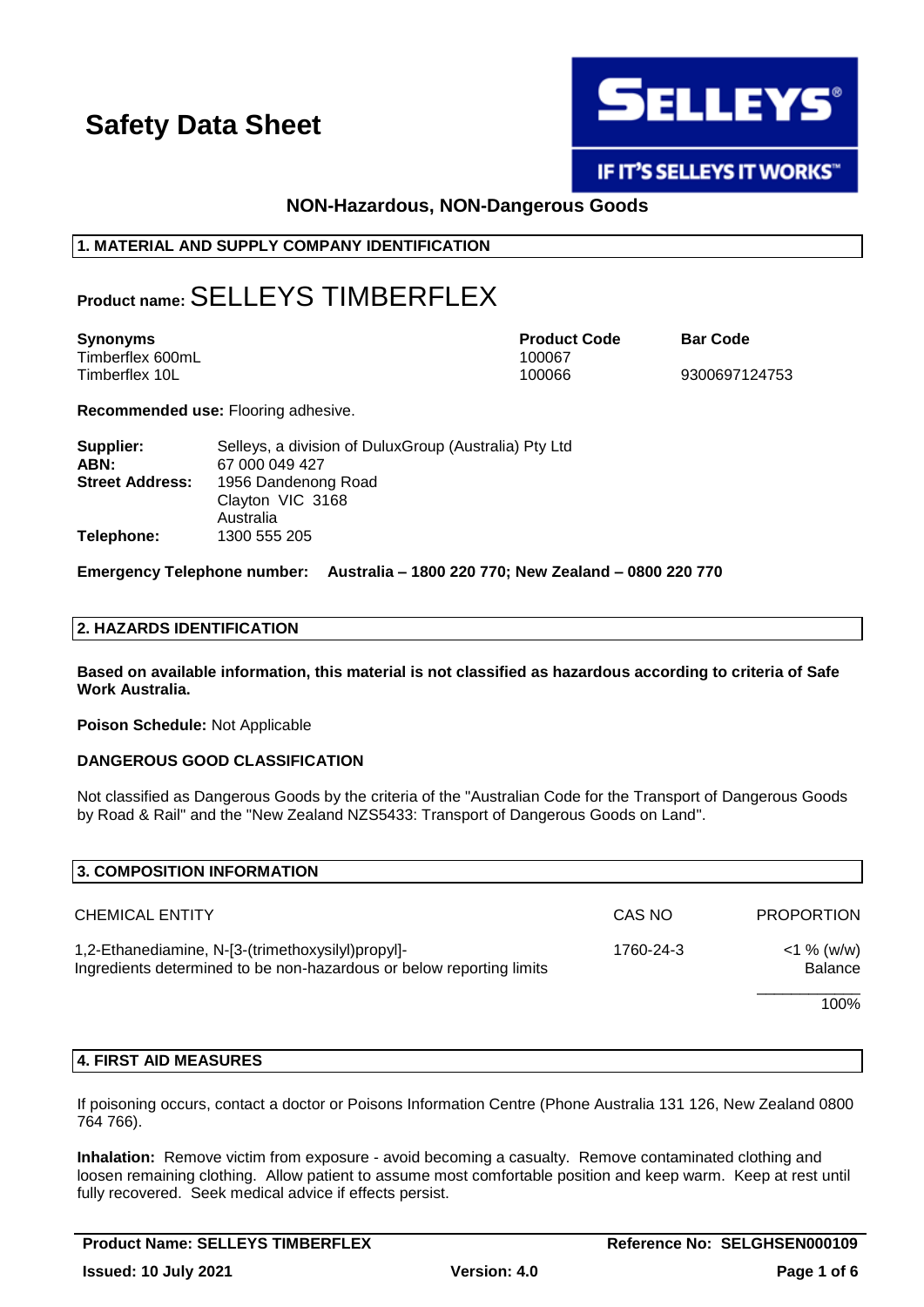

# IF IT'S SELLEYS IT WORKS"

**Skin Contact:** If skin or hair contact occurs, remove contaminated clothing and flush skin and hair with running water. If swelling, redness, blistering or irritation occurs seek medical assistance.

**Eye contact:** If in eyes wash out immediately with water. In all cases of eye contamination it is a sensible precaution to seek medical advice.

**Ingestion:** Rinse mouth with water. If swallowed, do NOT induce vomiting. Give a glass of water to drink. Never give anything by the mouth to an unconscious patient. If vomiting occurs give further water. Seek medical advice.

**PPE for First Aiders:** Wear safety shoes, overalls, gloves, safety glasses. Available information suggests that gloves made from nitrile rubber should be suitable for intermittent contact. However, due to variations in glove construction and local conditions, the user should make a final assessment. Always wash hands before smoking, eating, drinking or using the toilet. Wash contaminated clothing and other protective equipment before storing or re-using.

**Notes to physician:** Treat symptomatically.

#### **5. FIRE FIGHTING MEASURES**

**Hazchem Code:** Not applicable.

**Suitable extinguishing media:** If material is involved in a fire use water fog (or if unavailable fine water spray), alcohol resistant foam, standard foam, dry agent (carbon dioxide, dry chemical powder).

**Specific hazards:** Combustible material.

**Fire fighting further advice:** On burning or decomposing may emit toxic fumes. Fire fighters to wear selfcontained breathing apparatus and suitable protective clothing if risk of exposure to vapour or products of combustion or decomposition.

## **6. ACCIDENTAL RELEASE MEASURES**

#### **SMALL SPILLS**

Wear protective equipment to prevent skin and eye contamination. Avoid inhalation of vapours or dust. Wipe up with absorbent (clean rag or paper towels). Collect and seal in properly labelled containers or drums for disposal.

#### **LARGE SPILLS**

Clear area of all unprotected personnel. Slippery when spilt. Avoid accidents, clean up immediately. Wear protective equipment to prevent skin and eye contamination and the inhalation of dust. Work up wind or increase ventilation. Cover with damp absorbent (inert material, sand or soil). Sweep or vacuum up, but avoid generating dust. Collect and seal in properly labelled containers or drums for disposal. If contamination of crops, sewers or waterways has occurred advise local emergency services.

#### **Dangerous Goods - Initial Emergency Response Guide No:** Not applicable

#### **7. HANDLING AND STORAGE**

**Handling:** Avoid eye contact and repeated or prolonged skin contact. Avoid inhalation of dust.

**Storage:** Store in a cool, dry, well-ventilated place and out of direct sunlight. Store away from foodstuffs. Store away from incompatible materials described in Section 10. Store away from sources of heat and/or ignition. Keep container standing upright. Keep containers closed when not in use - check regularly for spills.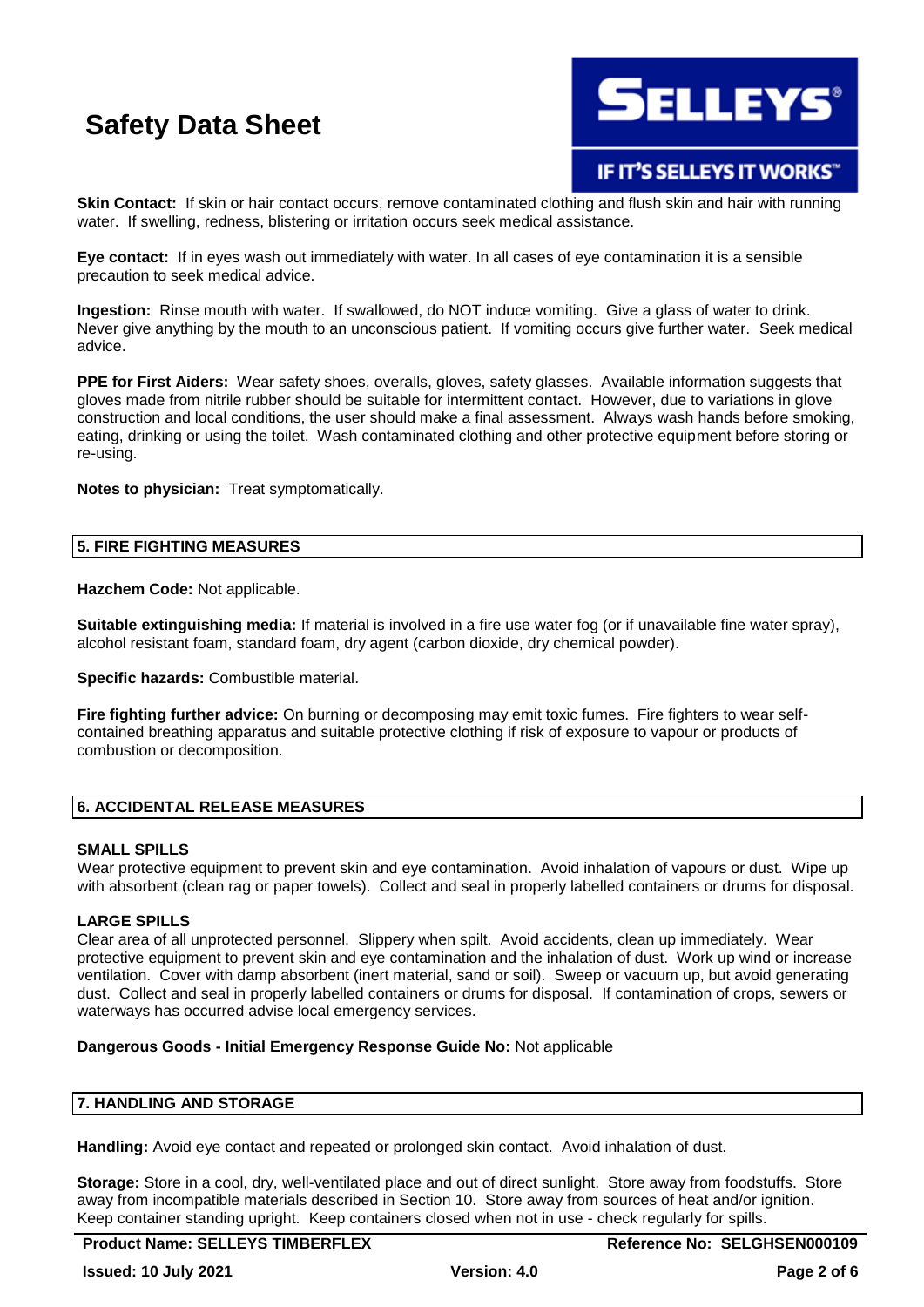

#### **8. EXPOSURE CONTROLS / PERSONAL PROTECTION**

**National occupational exposure limits:** No value assigned for this specific material by Safe Work Australia.

**Biological Limit Values:** As per the "National Model Regulations for the Control of Workplace Hazardous Substances (Safe Work Australia)" the ingredients in this material do not have a Biological Limit Allocated.

**Engineering Measures:** Natural ventilation should be adequate under normal use conditions.

**Personal Protection Equipment:** SAFETY SHOES, OVERALLS, GLOVES, SAFETY GLASSES.

Wear safety shoes, overalls, gloves, safety glasses. Available information suggests that gloves made from nitrile rubber should be suitable for intermittent contact. However, due to variations in glove construction and local conditions, the user should make a final assessment. Always wash hands before smoking, eating, drinking or using the toilet. Wash contaminated clothing and other protective equipment before storing or re-using.

**Hygiene measures:** Keep away from food, drink and animal feeding stuffs. When using do not eat, drink or smoke. Wash hands prior to eating, drinking or smoking. Avoid contact with clothing. Avoid eye contact and repeated or prolonged skin contact. Avoid inhalation of dust. Ensure that eyewash stations and safety showers are close to the workstation location.

### **9. PHYSICAL AND CHEMICAL PROPERTIES**

| Form:   | Paste          |
|---------|----------------|
| Colour: | <b>Brown</b>   |
| Odour:  | Characteristic |

**Solubility:** Insoluble in water **Specific Gravity:** 1.77 **Relative Vapour Density (air=1):** >1 **Vapour Pressure (20 °C):** N Av **Flash Point (°C):** N App **Flammability Limits (%):** N App **Autoignition Temperature (°C):** N Av **Melting Point/Range (°C):** N Av **Boiling Point/Range (°C):** N Av **pH:** N Av **Viscosity:** 75,000 - 85,000 cPs **Total VOC (g/Litre):** N Av

(Typical values only - consult specification sheet)  $N Av = Not available, N App = Not applicable$ 

#### **10. STABILITY AND REACTIVITY**

**Chemical stability:** This material is thermally stable when stored and used as directed.

**Conditions to avoid:** Elevated temperatures and sources of ignition.

**Incompatible materials:** Oxidising agents.

**Hazardous decomposition products:** Oxides of carbon and nitrogen, smoke and other toxic fumes.

**Reference No: SELGHSEN000109**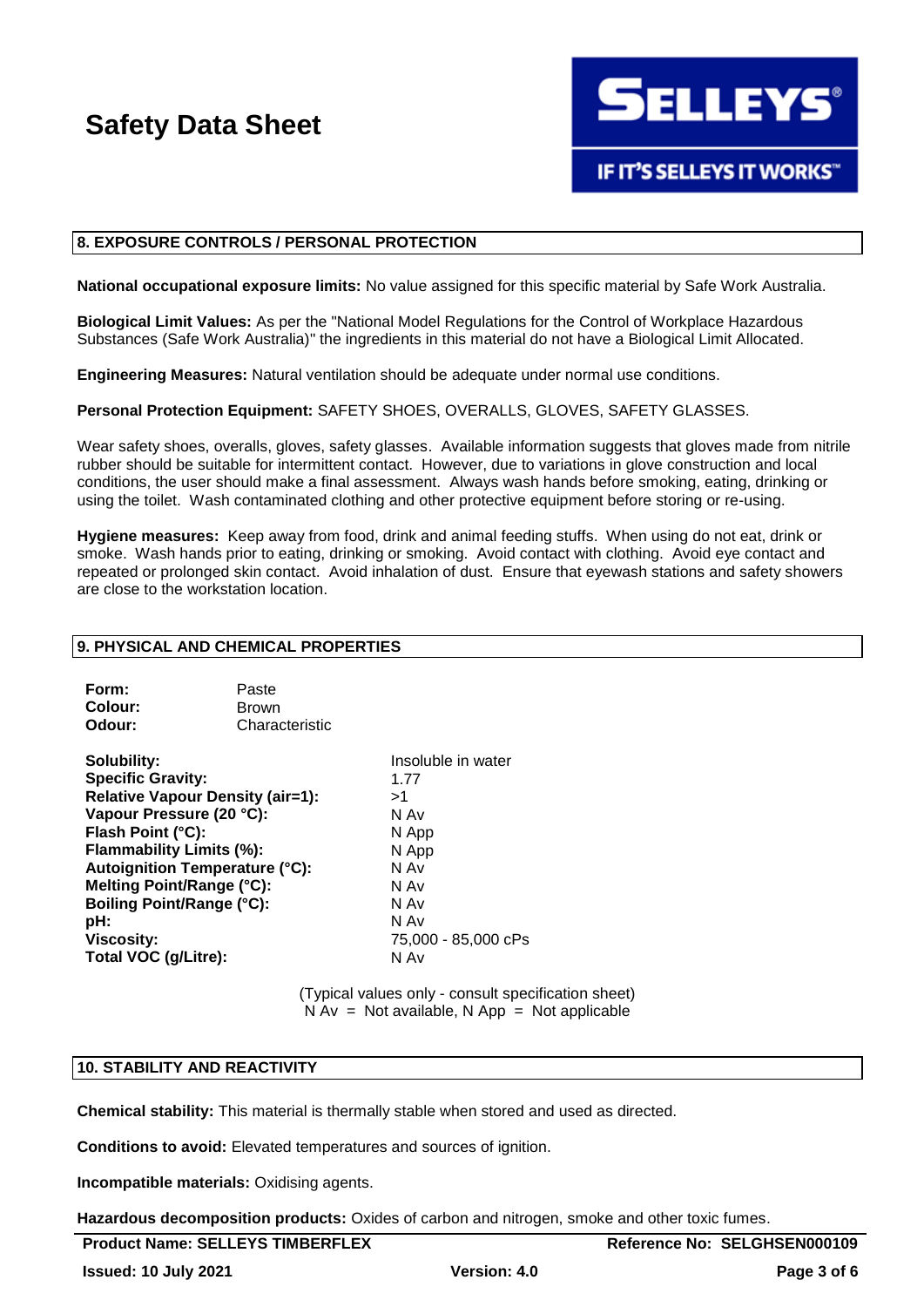

**Hazardous reactions:** No known hazardous reactions.

#### **11. TOXICOLOGICAL INFORMATION**

No adverse health effects expected if the product is handled in accordance with this Safety Data Sheet and the product label. Symptoms or effects that may arise if the product is mishandled and overexposure occurs are:

#### **Acute Effects**

**Inhalation:** Material may be an irritant to mucous membranes and respiratory tract.

**Skin contact:** Contact with skin may result in irritation.

**Ingestion:** Swallowing can result in nausea, vomiting and irritation of the gastrointestinal tract.

**Eye contact:** May be an eye irritant. Exposure to the dust may cause discomfort due to particulate nature. May cause physical irritation to the eyes.

#### **Acute toxicity**

**Inhalation:** This material has been classified as not hazardous for acute inhalation exposure. Acute toxicity estimate (based on ingredients):  $LC_{50} > 5.0$  mg/L for dust.

**Skin contact:** This material has been classified as not hazardous for acute dermal exposure. Acute toxicity estimate (based on ingredients):  $LD_{50} > 2,000$  mg/Kg bw

**Ingestion:** This material has been classified as not hazardous for acute ingestion exposure. Acute toxicity estimate (based on ingredients):  $LD_{50} > 2,000$  mg/Kg bw

**Corrosion/Irritancy:** Eye: this material has been classified as not corrosive or irritating to eyes. Skin: this material has been classified as not corrosive or irritating to skin.

**Sensitisation:** Inhalation: this material has been classified as not a respiratory sensitiser. Skin: this material has been classified as not a skin sensitiser.

**Aspiration hazard:** This material has been classified as not an aspiration hazard.

**Specific target organ toxicity (single exposure):** This material has been classified as not a specific hazard to target organs by a single exposure.

#### **Chronic Toxicity**

**Mutagenicity:** This material has been classified as not a mutagen.

**Carcinogenicity:** This material has been classified as not a carcinogen.

**Reproductive toxicity (including via lactation):** This material has been classified as not a reproductive toxicant.

**Specific target organ toxicity (repeat exposure):** This material has been classified as not a specific hazard to target organs by repeat exposure.

| <b>12. ECOLOGICAL INFORMATION</b> |  |  |
|-----------------------------------|--|--|
|                                   |  |  |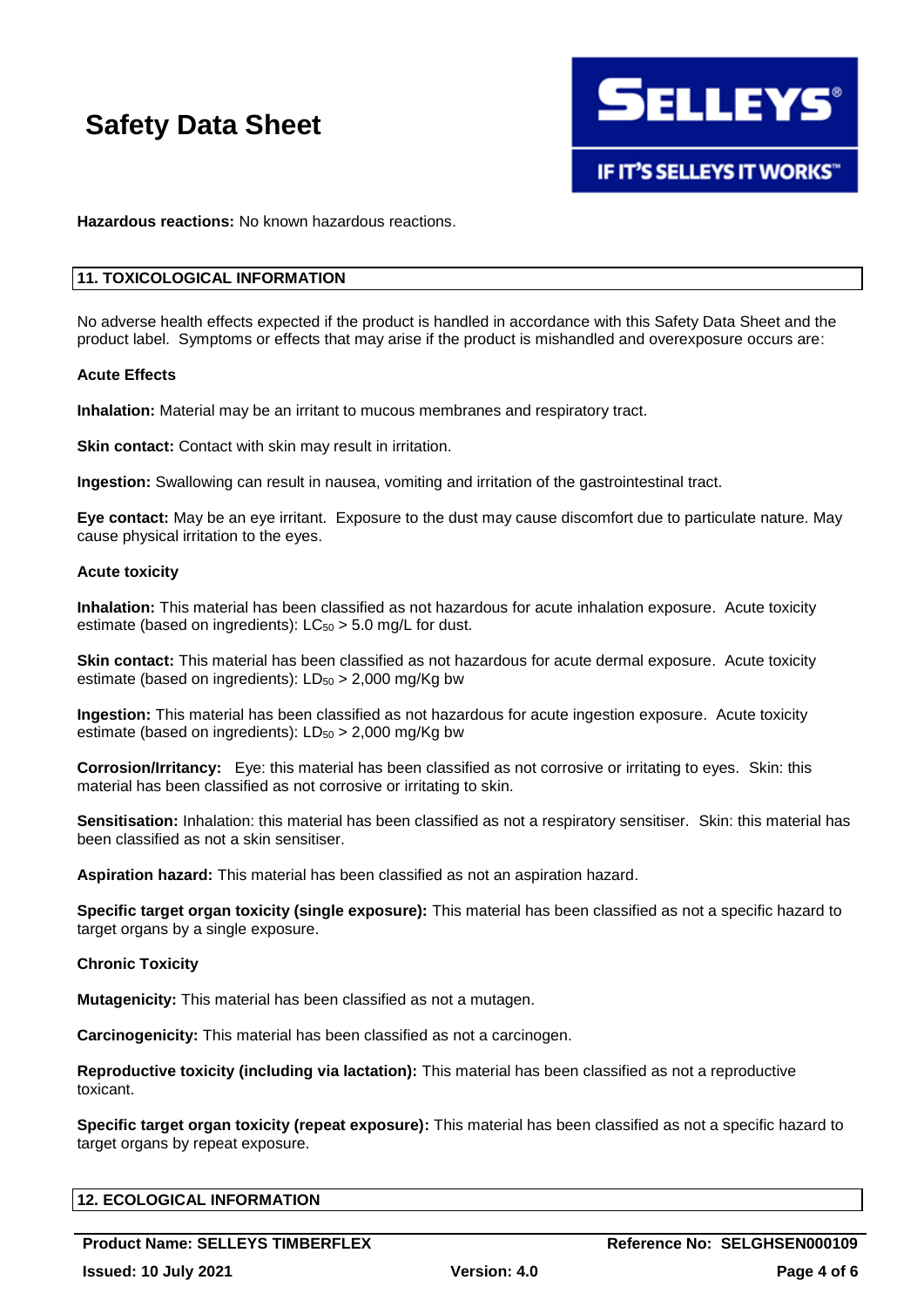

Avoid contaminating waterways.

**Acute aquatic hazard:** This material has been classified as not hazardous for acute aquatic exposure. Acute toxicity estimate (based on ingredients): > 100 mg/L

**Long-term aquatic hazard:** This material has been classified as not hazardous for chronic aquatic exposure. Non-rapidly or rapidly degradable substance for which there are adequate chronic toxicity data available OR in the absence of chronic toxicity data, Acute toxicity estimate (based on ingredients): >100 mg/L, where the substance is not rapidly degradable and/or BCF  $<$  500 and/or log K<sub>ow</sub>  $<$  4.

**Ecotoxicity:** No information available.

**Persistence and degradability:** No information available.

**Bioaccumulative potential:** No information available.

**Mobility:** No information available.

#### **13. DISPOSAL CONSIDERATIONS**

Persons conducting disposal, recycling or reclamation activities should ensure that appropriate personal protection equipment is used, see "Section 8. Exposure Controls and Personal Protection" of this SDS.

If possible material and its container should be recycled. If material or container cannot be recycled, dispose in accordance with local, regional, national and international Regulations.

### **14. TRANSPORT INFORMATION**

#### **ROAD AND RAIL TRANSPORT**

Not classified as Dangerous Goods by the criteria of the "Australian Code for the Transport of Dangerous Goods by Road & Rail" and the "New Zealand NZS5433: Transport of Dangerous Goods on Land".

#### **MARINE TRANSPORT**

Not classified as Dangerous Goods by the criteria of the International Maritime Dangerous Goods Code (IMDG Code) for transport by sea.

#### **AIR TRANSPORT**

Not classified as Dangerous Goods by the criteria of the International Air Transport Association (IATA) Dangerous Goods Regulations for transport by air.

## **15. REGULATORY INFORMATION**

### **This material is not subject to the following international agreements:**

Montreal Protocol (Ozone depleting substances) The Stockholm Convention (Persistent Organic Pollutants) The Rotterdam Convention (Prior Informed Consent) Basel Convention (Hazardous Waste) International Convention for the Prevention of Pollution from Ships (MARPOL)

#### **This material/constituent(s) is covered by the following requirements:**

AIICS Status: Formulations where all components AIIC listed.